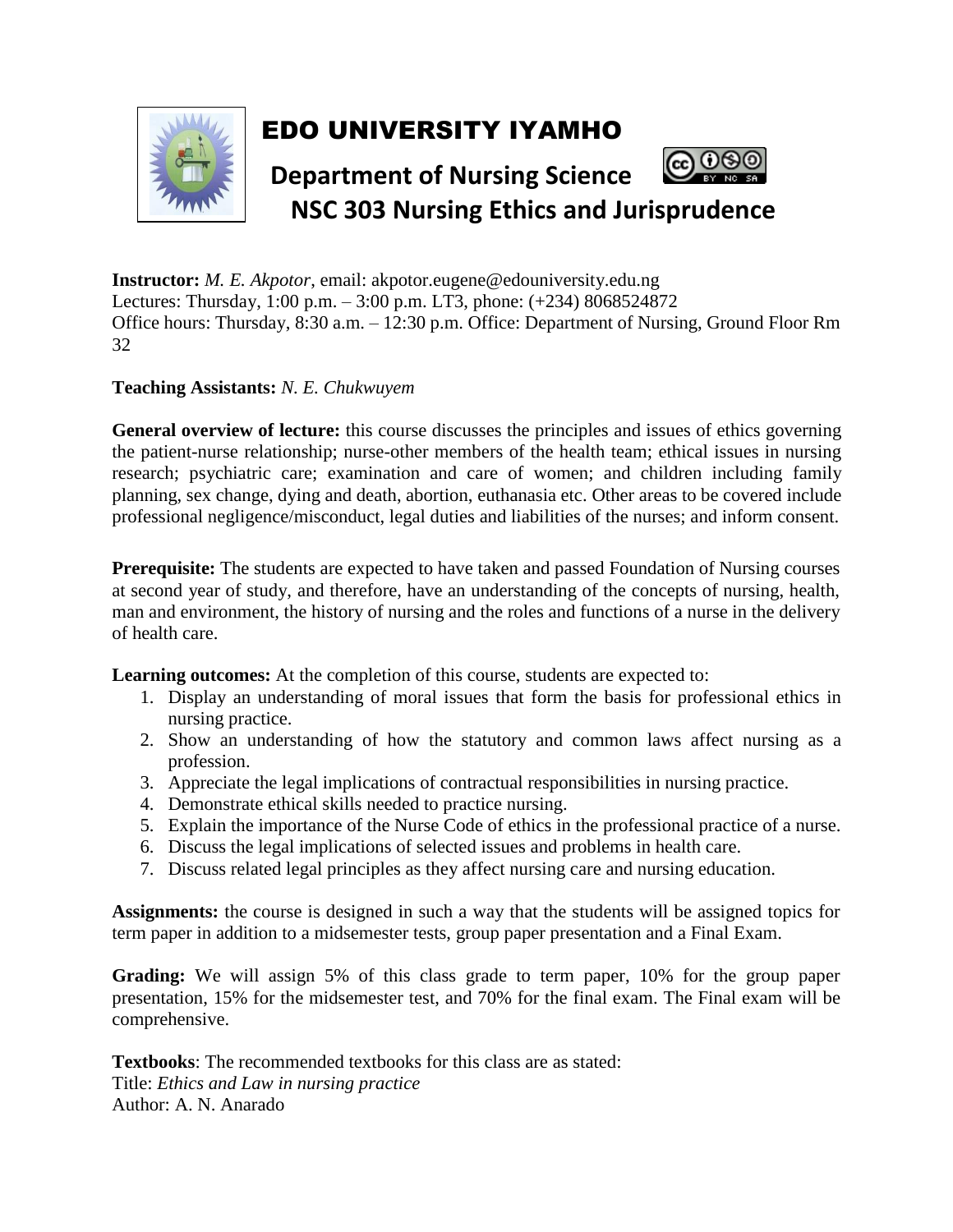Publisher: Snaap Press, 1st Edition ISBN: Year: 2002

Title: Legal, ethical, and political issues in nursing Author: T. D. Aiken Publisher: F. A. Davies Company, 2nd Edition ISBN: 0-8036-0571-4 Year: 2004

Title: *The ethical component of nursing education: Intergrating ethics into clinical expereince* Author(s): M. S. D. Bosek, T. Savage Lippincott, Williams & Wilkins, 1st edition, ISBN: 0-7817-4877-1 Year: 2007

Title: *Law for nurses and midwives* Author(s): P. Staunton, M. Chiarella Publisher: Elsevier, 7th Edition ISBN: 9780729541022 Year: 2013

## **Courseware: - NSC 303 – Nursing Ethics and Jurisprudence**

The following documents outline the courseware for the course NSC 303- Nursing Ethics and Jurisprudence. Much of this material is taken from recommended text books.

**1:** Basic Ethical and Legal Concepts.

- i. Introduction to and definition of Ethics and Law.
- ii. Types of ethics.
- iii. Branches of law.
- iv. Relationship between ethics and law.
- v. Sources of law.
- vi. Function of law in nursing.
- **2:** Major Principles and Theories.
	- vii. Major ethical principles: autonomy, beneficence, nonmaleficence and justice.
	- viii. Other ethical principles.
	- ix. Major ethical theories: deontological, teleological and modern feminist ethics.
- **3:** Ethical and Legal Implication of Nursing.
	- x. Nursing ethics.
	- xi. Purpose of professional code of ethics.
	- xii. Codes of nursing ethics: the Florence Nightingale Pledge, the Nurse's Pledge, the ICN Code of Ethics for Nurses and NANNM Code of Ethics for Nurses.
	- xiii. Legal regulation of nursing practice.
	- xiv. Legal safeguard for the nurse
	- xv. Laws affecting nursing practice.